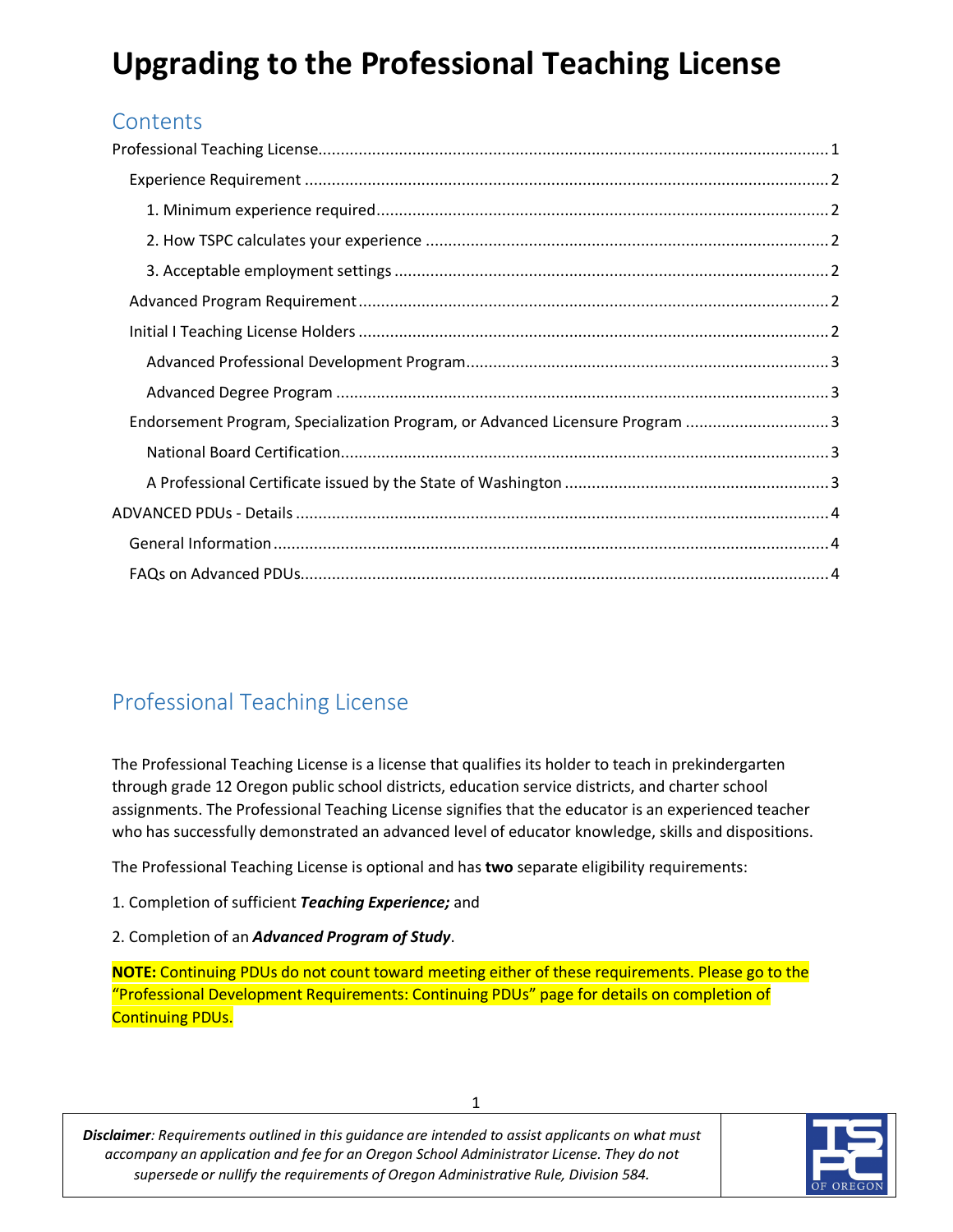## <span id="page-1-0"></span>Experience Requirement

NOTE: All experience must be verified on a PEER form and teaching experience must be completed while holding a Reciprocal, Preliminary or equivalent non-provisional license from a National Association of State Directors of Teacher Education and Certification (NASDTEC) jurisdiction;

#### <span id="page-1-1"></span>1. Minimum experience required

Four full of years teaching experience in a 1.0 assignment; or

Six full years of teaching experience in a .50 or more assignment.

#### <span id="page-1-2"></span>2. How TSPC calculates your experience

One academic year is considered equal to 135 days of teaching within an academic year (July 1 to June 30)

The years of teaching experience do not have to be earned consecutively.

Teaching experience of .49 or less is **not** eligible to meet any teaching experience requirement.

Teaching experience from two or more academic years may **not** be combined to meet the teaching requirements.

#### <span id="page-1-3"></span>3. Acceptable employment settings

Public prekindergarten through grade 12 classroom;

Private, regionally-accredited, prekindergarten through grade 12 classroom; or

Alternative education, post-secondary or other similar teaching settings closely-related to prekindergarten through grade 12 classroom instruction. Note that this experience will need to be reviewed by the Director of Licensure.

# <span id="page-1-4"></span>Advanced Program Requirement

The Advanced Program must have been completed by the applicant *after the date of issuance of their first non-provisional teaching license* in Oregon or another National Association of State Directors of Teacher Education and Certification (NASDTEC) jurisdiction.

Please continue to page 3 for an outline of your options to meet the Advanced Program requirement.

# <span id="page-1-5"></span>Initial I Teaching License Holders

If you held an Initial I Teaching License prior to 7/1/2015 or if you have other assessments or coursework that you would like us to consider, please contact our office for further instructions.

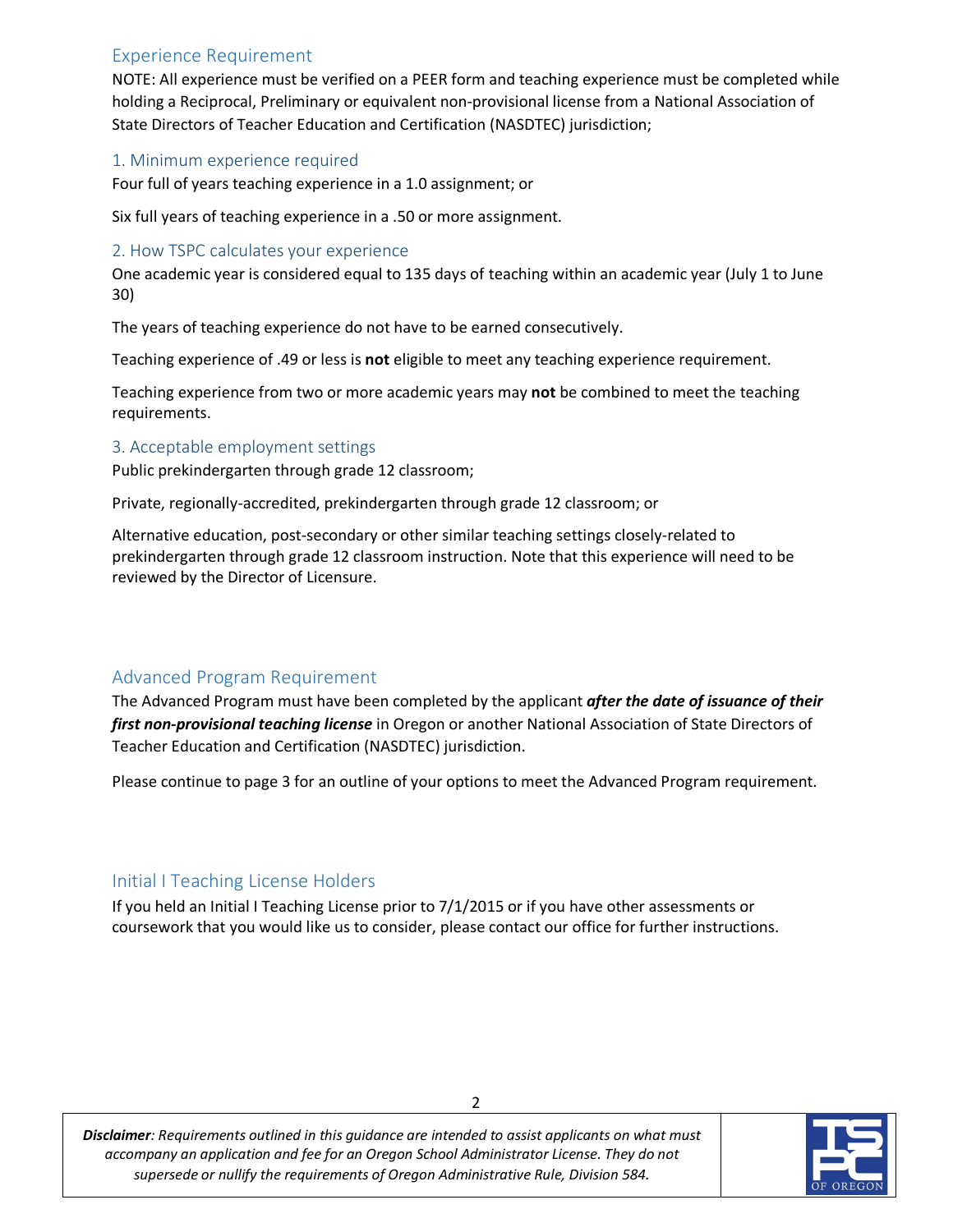<span id="page-2-2"></span><span id="page-2-1"></span><span id="page-2-0"></span>

| <b>Advanced Program Option</b>                                                                                                                                                                                                                                                                                                                                                                                                                                                                       | <b>Document</b>                                                                                                                                | <b>How to Submit</b>                                                                                                                                                                                                                                                                                                                                                                                                                                        |
|------------------------------------------------------------------------------------------------------------------------------------------------------------------------------------------------------------------------------------------------------------------------------------------------------------------------------------------------------------------------------------------------------------------------------------------------------------------------------------------------------|------------------------------------------------------------------------------------------------------------------------------------------------|-------------------------------------------------------------------------------------------------------------------------------------------------------------------------------------------------------------------------------------------------------------------------------------------------------------------------------------------------------------------------------------------------------------------------------------------------------------|
| Advanced Professional Development Program<br>This is a professional development program agreed upon by<br>you and your employing Oregon public school district, and is<br>completed after you have obtained your Preliminary Teaching<br>License. Private and out-of-state schools are not eligible to<br>participate in this option. Please contact your district to<br>determine whether they offer an APD program and if so, what<br>the full requirements are.                                   | Advanced<br>Professional<br>Development<br><b>Completion Form</b>                                                                              | Completed by your employing Oregon school<br>district. Your district will then submit either<br>electronically send in a sealed school district<br>envelope.<br>See Page 4 for additional information                                                                                                                                                                                                                                                       |
| Advanced Degree Program<br>Any advanced degree program reasonably related to<br>improving an educator's teaching skills. For example, a<br>teacher newly earns a master's degree in their content area. A<br>teacher earns an M.ED in curriculum and instruction, neuro-<br>education, or education leadership. A teacher newly earns a<br>doctorate in their subject matter. The advanced degree must<br>be completed after the educator received their first non-<br>provisional teaching license. | Official transcripts                                                                                                                           | Electronic: tspc.transcripts@oregon.gov,<br>$\bullet$<br>received directly from the college.<br>Paper: 250 Division St NE, Salem, OR<br>$\bullet$<br>97301. Must be received in a sealed<br>university envelope.<br>NOTE: Transcripts uploaded by the educator or<br>not received in a sealed university envelope<br>cannot be accepted as official                                                                                                         |
| Endorsement Program, Specialization Program, or<br><b>Advanced Licensure Program</b><br>Complete a Commission-approved program to add new<br>subject matter areas: ESOL, Elementary Education, Music, etc.                                                                                                                                                                                                                                                                                           | Official transcripts of<br>your program;<br>And                                                                                                | Transcripts:<br>Electronic: tspc.transcripts@oregon.gov,<br>$\bullet$<br>received directly from the college.<br>Paper: 250 Division St NE, Salem, OR<br>$\bullet$<br>97301. Must be received in a sealed<br>university envelope.<br>NOTE: Transcripts uploaded by the educator or<br>not received in a sealed university envelope<br>cannot be accepted as official;<br>And<br>PCR: Contact your college to have them submit<br>the form electronically; Or |
|                                                                                                                                                                                                                                                                                                                                                                                                                                                                                                      | Program Completion<br>Report (PCR - Oregon<br>completers)<br>Or<br>Copy of out-of-state<br>license verifying<br>completion of your<br>program; | <b>Out-of-state License:</b><br>Uploaded to Documents section in<br>$\bullet$<br>eLicensing account; or<br>Email scanned copy to<br>$\bullet$<br>contact.tspc@tspc.oregon.gov; or<br>Mail paper copies to: TSPC 250 Division St<br>NE, Salem, OR 97301                                                                                                                                                                                                      |
| <b>National Board Certification</b>                                                                                                                                                                                                                                                                                                                                                                                                                                                                  | Copy of your<br>National Board of<br>Professional<br><b>Teaching Standards</b><br>certification                                                | Uploaded to Documents section in<br>$\bullet$<br>eLicensing account; or<br>Email scanned copy to<br>$\bullet$<br>contact.tspc@tspc.oregon.gov; or<br>Mail paper copies to: TSPC 250 Division St<br>$\bullet$<br>NE, Salem, OR 97301                                                                                                                                                                                                                         |
| A Professional Certificate issued by the State of<br>Washington                                                                                                                                                                                                                                                                                                                                                                                                                                      | Copy of your<br>Washington<br>Professional<br>Certificate                                                                                      | Uploaded to Documents section in<br>$\bullet$<br>eLicensing account; or<br>Email scanned copy to<br>٠<br>contact.tspc@tspc.oregon.gov; or<br>Mail paper copies to: TSPC 250 Division St<br>NE, Salem, OR 97301                                                                                                                                                                                                                                              |

<span id="page-2-4"></span><span id="page-2-3"></span>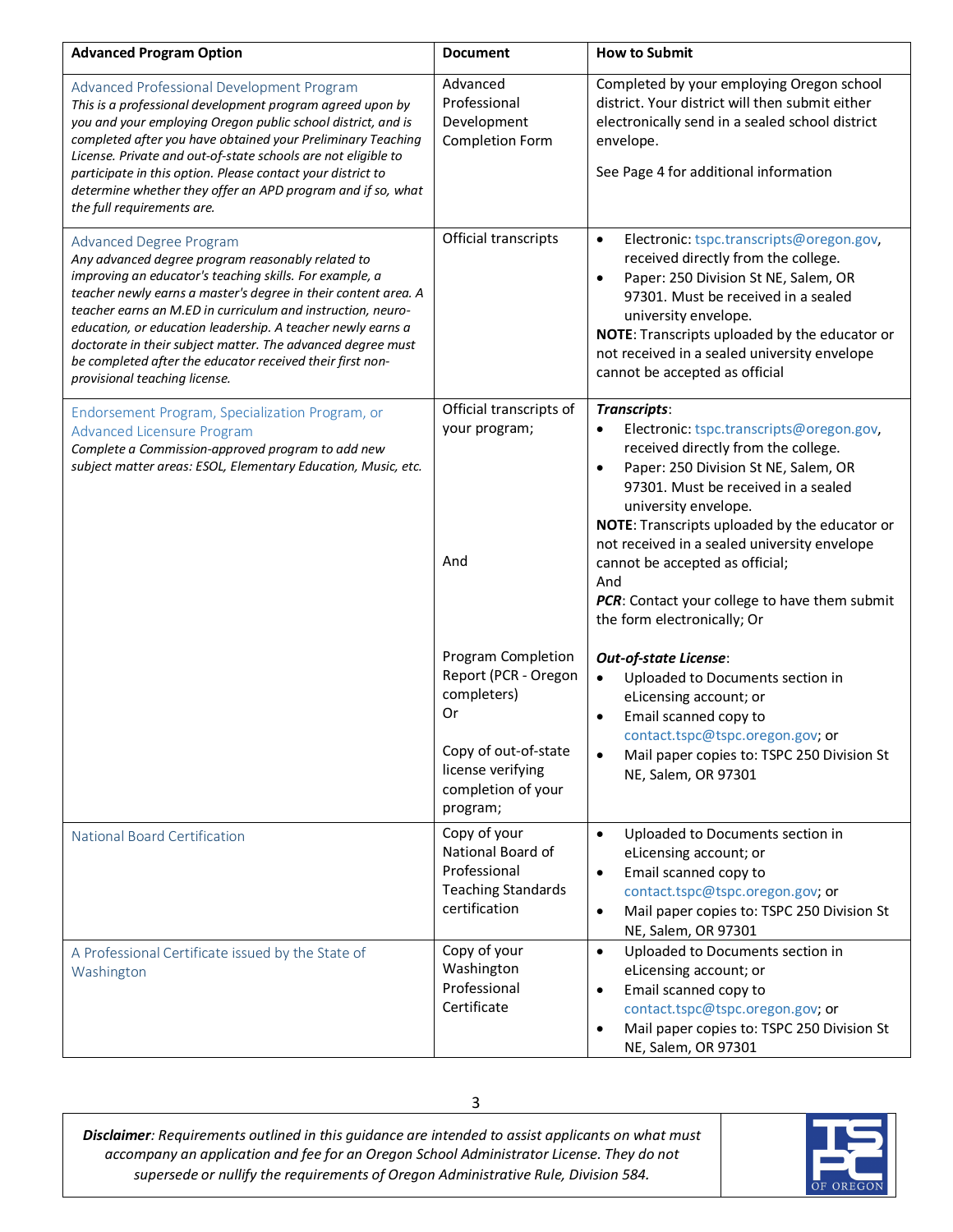# <span id="page-3-1"></span><span id="page-3-0"></span>General Information

Advanced PDUs is a district-centered program option for moving from the Preliminary Teaching License to the Professional Teaching License. The Advanced PDUs district program is called the Advanced Professional Development Program.

The Advanced Professional Development Program is:

- Developed jointly with the applicant and employing district or public school
- Based on the employing school district evaluations of the applicant
- Aligned with annual performance goals of the applicant
- Specifically tailored to advance the applicant from novice to professional skill level
- Includes at least 150 Professional Development Units (PDUs)

To verify Advanced PDUs, a district or school must submit the Advanced Professional Development Completion form (APD form), found on the 'School Districts and ESDs' webpage.

## <span id="page-3-2"></span>FAQs on Advanced PDUs

#### **Q. Can a private school teacher complete Advanced PDUs?**

**A.** No. Only teachers employed at Oregon public schools may complete Advanced PDUs to move the Professional Teaching License.

#### **Q. When can a teacher earn advanced PDUs?**

**A.** A teacher must earn advanced PDUs while they hold a Preliminary Teaching License or the former Initial I Teaching License.

#### **Q. What is the difference between continuing PDUs and advanced PDUs?**

**A.** Continuing PDUs are for renewal of the same license. Advanced PDUs are one way to move (advance) from the Preliminary to Professional Teaching license. Advanced PDUs are specifically tailored to meet the performance goals of the novice teacher.

#### **Q**.**Is a teacher holding a Preliminary Teaching License required to complete advanced PDUs?**

**A.** No. The Advanced PDU program is one program option to move to the Professional Teaching License. A teacher may also choose to complete a master's degree, a doctorate, advanced licensure, endorsement, specialization or national certification program. The Advanced PDU program is the only program that a district or public school participates in and verifies.

#### **Q. Is completing an advanced program the only requirement to move from the Preliminary to Professional Teaching License?**

**A.** No. A teacher must also complete four full years of full time or six year at .5 to .99 FTE of teaching experience.